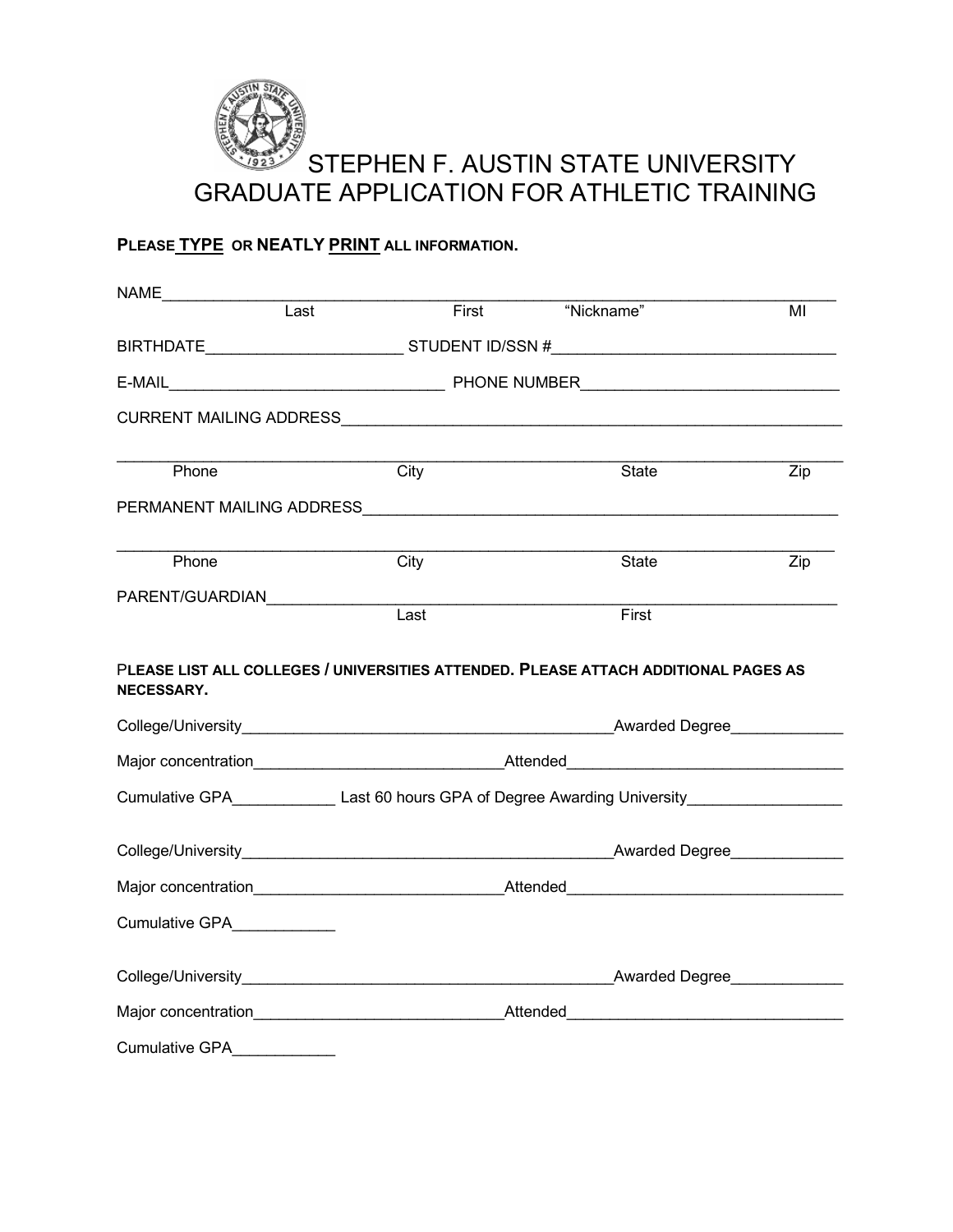### **COURSEWORK**

Please identify when you completed/will complete the following coursework:

| Anatomy and Physiology I: (Identify lab grade if separate from lecture) |                                                                                                     |  |  |  |  |  |
|-------------------------------------------------------------------------|-----------------------------------------------------------------------------------------------------|--|--|--|--|--|
|                                                                         | Course / No: Semester/Year: Cambridge Crade: Course / No: Course / No: Course / No: Course 1999     |  |  |  |  |  |
|                                                                         | Anatomy and Physiology II: (Identify lab grade if separate from lecture)                            |  |  |  |  |  |
|                                                                         | Course / No: Semester/Year: Cambridge: Course / No: Course / No: Course / No: Course 1990.          |  |  |  |  |  |
|                                                                         | General Chemistry: (Identify lab grade if separate from lecture)                                    |  |  |  |  |  |
|                                                                         | Course / No: Semester/Year: Cambridge: Course / No: Course / No: Course / No: Course 1 School:      |  |  |  |  |  |
|                                                                         | General Physics: (Identify lab grade if separate from lecture)                                      |  |  |  |  |  |
|                                                                         | Course / No: Semester/Year: Cambridge: Course / No: Course / No: Course / No: Course 1 School:      |  |  |  |  |  |
|                                                                         | General Biology: (Identify lab grade if separate from lecture)                                      |  |  |  |  |  |
|                                                                         | Course / No: _____________ Semester/Year: _____________ Grade: ________ School: _______________     |  |  |  |  |  |
| Intro to Psychology:                                                    |                                                                                                     |  |  |  |  |  |
|                                                                         | Course / No: ____________Semester/Year: ___________Grade: ________ School: ____________             |  |  |  |  |  |
| Intro to Nutrition:                                                     |                                                                                                     |  |  |  |  |  |
|                                                                         | Course / No: Semester/Year: Cambridge: Course / No: Course / No: Course / No: Course 1 School:      |  |  |  |  |  |
| Community Health & Wellness / Introduction to Athletic Training:        |                                                                                                     |  |  |  |  |  |
|                                                                         | Course / No: Semester/Year: Cambridge: Course / No: Course / No: Course / No: Course / No: Course 1 |  |  |  |  |  |
| Biomechanics/Analysis of Movement:                                      |                                                                                                     |  |  |  |  |  |
|                                                                         | Course / No: Semester/Year: Cambridge: Course / No: Course / No: Course / No: Course 1990.          |  |  |  |  |  |
|                                                                         | Exercise Physiology: (Identify lab grade if separate from lecture)                                  |  |  |  |  |  |
|                                                                         | Course / No: Semester/Year: Grade: Course / No: Course / No:                                        |  |  |  |  |  |

### **List prior athletic training experience/observation (or volunteer) hours that you have acquired under an ATC or LAT (50 hours minimum).**

|                                                                  | Site                                         |
|------------------------------------------------------------------|----------------------------------------------|
|                                                                  |                                              |
| Supervisor Signature_______________________                      | Supervisor Signature________________________ |
| Title/Credentials_______________________________                 |                                              |
|                                                                  |                                              |
| OTHER ALLIED HEALTH EXPERIENCE (OBSERVATION OR VOLUNTEER HOURS). |                                              |
|                                                                  | Site                                         |
|                                                                  |                                              |
|                                                                  |                                              |
| Title/Credentials____________________                            | Title/Credentials_____________               |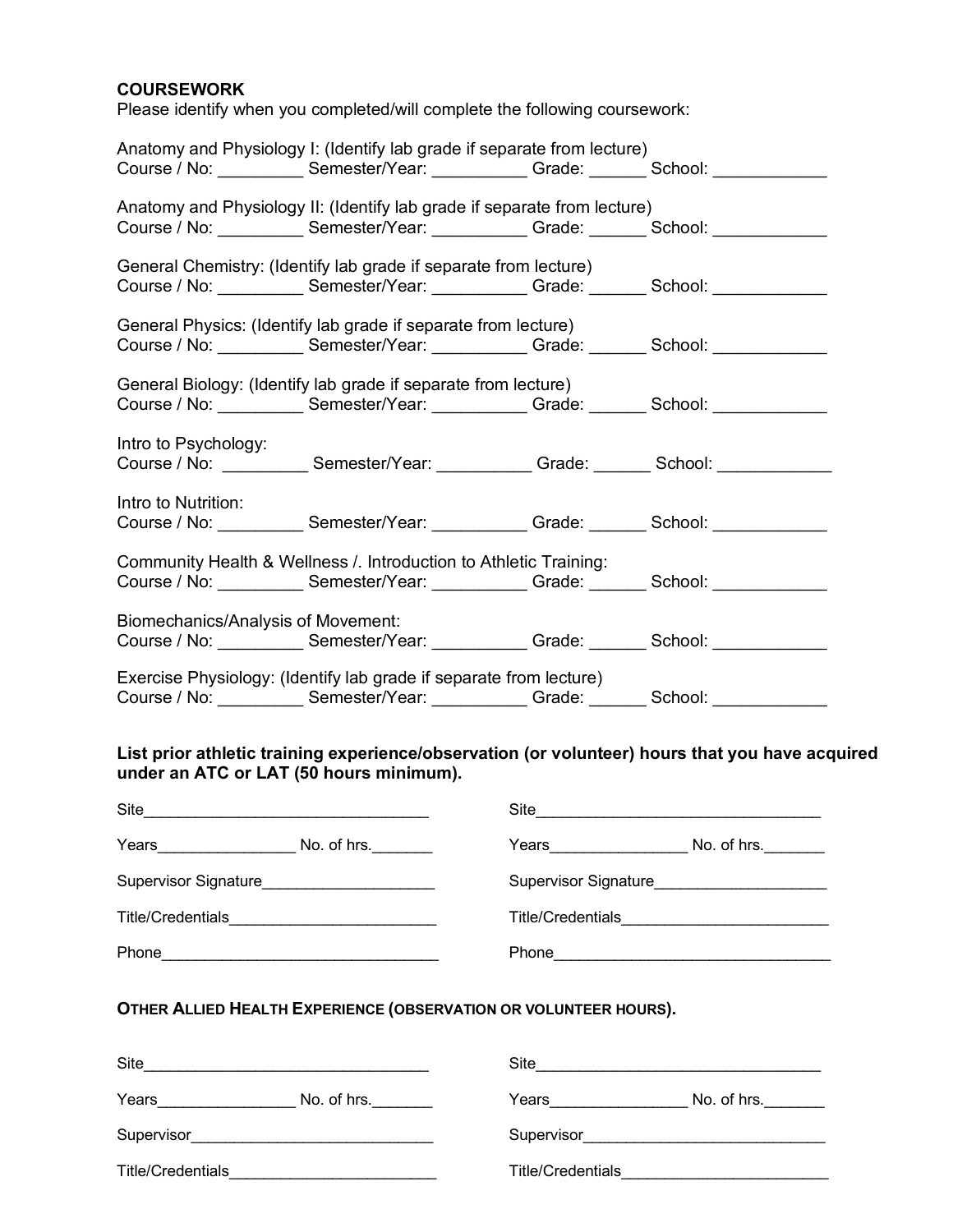Phone\_\_\_\_\_\_\_\_\_\_\_\_\_\_\_\_\_\_\_\_\_\_\_\_\_\_\_\_\_\_\_\_ Phone\_\_\_\_\_\_\_\_\_\_\_\_\_\_\_\_\_\_\_\_\_\_\_\_\_\_\_\_\_\_\_\_

**INCLUDE A PHOTOCOPY OF CURRENT OR PAST CPR / FIRST AID / AED CERTIFICATION CARDS.** 

| DO YOU HOLD ANY OTHER CERTIFICATIONS? IF SO, PLEASE LIST.                                                                        |                    |
|----------------------------------------------------------------------------------------------------------------------------------|--------------------|
|                                                                                                                                  | Awarded/Expiration |
|                                                                                                                                  |                    |
|                                                                                                                                  |                    |
| ACTIVITIES: List all extracurricular activities, organizations, etc. in which you are active.<br>Include offices/positions held. |                    |
| PROFESSIONAL MEMBERSHIPS/SYMPOSIUMS/CONVENTIONS ATTENDED (LIST YEARS ATTENDED):                                                  |                    |
|                                                                                                                                  |                    |

## **APPLICANT ESSAY:**

**Please complete the following questions by providing an honest evaluation of yourself. On a separate document, enclose your responses along with the completed application form. Please limit your total response to 1000 words or less.**

- 1. How did you make your decision to apply to SFA's Graduate Athletic Training Program (GATP)?
- 2. Provide your own explanation of the athletic training profession?
- 3. Select something about yourself that you feel needs improving and explain how you will use your time here to better it.
- 4. What is/are your primary career goal upon completion of the GATP?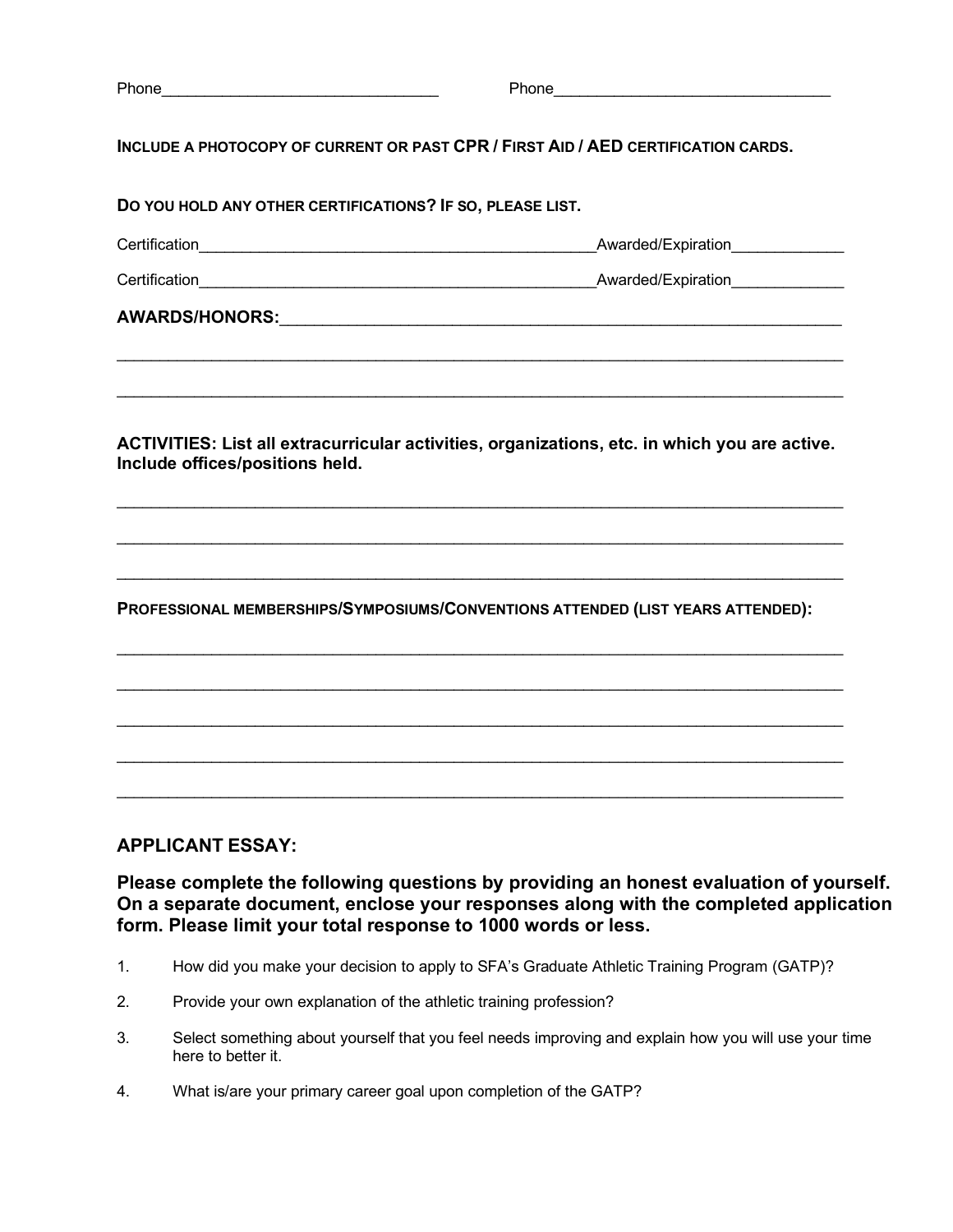# **RELEASE OF INFORMATION**

L. permit Stephen F. Austin State University Faculty and Staff of the Graduate Athletic Training Program (ATP) to access my academic information as criteria for acceptance into the program for each semester that I am enrolled in the program. I understand this information will be kept confidential and will be used only to evaluate my status in the Graduate ATP. **Example 1** Initials

I understand that once I have been accepted into the Graduate ATP, I will be required to complete a fingerprint and criminal background check in order to complete the clinical component of the program. (See Admission/Retention on Website.)

I will also be expected to complete clinical experiences during the week and weekend, which may include mornings, afternoons, evenings, and possibly holidays. I also understand that I may be asked to travel as part of my experience. As an athletic training student in the Graduate ATP, the scope of my experience is limited as defined in the *Policy and Procedure Manual* and that this is a full-time academic program.

Student signature\_\_\_\_\_\_\_\_\_\_\_\_\_\_\_\_\_\_\_\_\_\_\_\_\_\_\_\_\_\_\_\_\_\_\_\_\_\_\_\_\_\_\_\_\_\_\_ Date\_\_\_\_\_\_\_\_\_\_\_\_\_\_\_\_\_\_\_\_\_\_\_

#### **LETTERS OF REFERENCE**

**Include (2) two completed recommendation forms for each chosen person as a reference regarding your potential as an athletic training student. Please complete the top part and sign the waiver yourself, prior to giving the Recommendation form to your chosen reference. Inform those persons to place the completed Recommendation form in a SEALED ENVELOPE WITH THEIR SIGNATURE WRITTEN ACROSS THE SEAL. Include all recommendations with your completed Application form.** 

#### □ Send an UNOFFICIAL copy of your transcripts along with a copy of each course syllabus for all **of the listed deficiencies.**

All application materials **should be received by January 10**. Return all athletic training application material to:

Linda Stark Bobo, PhD, ATC, LAT, CES Program Director Chair of Graduate Athletic Training Committee Stephen F. Austin State University Department of Kinesiology & Health Sciences Box 13015 – SFA Station Nacogdoches, TX 75962-3015 936.468.1599 lbobo@sfasu.edu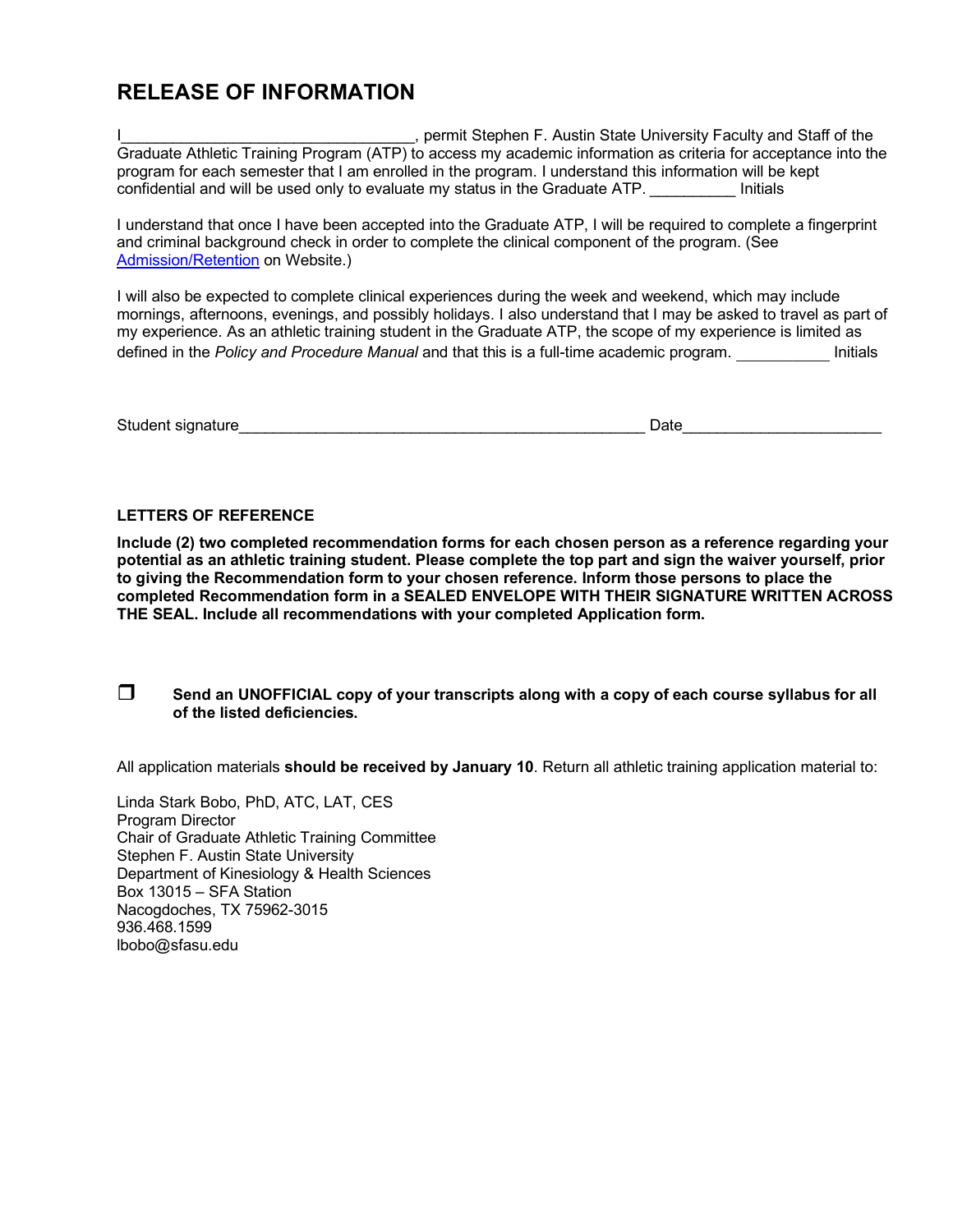| <b>GRADUATE ATHLETIC TRAINING PROGRAM</b>                                                                                                                                                                                                                                                                                                                                                                                                                                                                                                                   | <b>STEPHEN F. AUSTIN STATE UNIVERSITY</b>                                                          |
|-------------------------------------------------------------------------------------------------------------------------------------------------------------------------------------------------------------------------------------------------------------------------------------------------------------------------------------------------------------------------------------------------------------------------------------------------------------------------------------------------------------------------------------------------------------|----------------------------------------------------------------------------------------------------|
| <b>Recommendation Form</b>                                                                                                                                                                                                                                                                                                                                                                                                                                                                                                                                  |                                                                                                    |
| TO THE STUDENT: PLEASE DISTRIBUTE THIS FORM TO THOSE INDIVIDUALS THAT YOU HAVE ASKED TO SUBMIT<br>RECOMMENDATIONS FOR YOUR ADMISSION TO THE SFA GRADUATE ATHLETIC TRAINING PROGRAM.                                                                                                                                                                                                                                                                                                                                                                         |                                                                                                    |
|                                                                                                                                                                                                                                                                                                                                                                                                                                                                                                                                                             |                                                                                                    |
|                                                                                                                                                                                                                                                                                                                                                                                                                                                                                                                                                             |                                                                                                    |
|                                                                                                                                                                                                                                                                                                                                                                                                                                                                                                                                                             | Phone                                                                                              |
| I waive the right to see submitted information recorded on my Recommendation Form.<br>I retain the right to see submitted information recorded on my Recommendation Form.<br>information provided on the Recommendation Form.)                                                                                                                                                                                                                                                                                                                              | (Family Education Rights and Privacy Act of 1974, if admitted and enrolled, allow me access to the |
| Applicant's signature expression of the state of the Date of the Date of the Date of the Date of the Date of the Date of the Date of the Date of the Date of the Date of the Date of the Date of the Date of the Date of the D                                                                                                                                                                                                                                                                                                                              |                                                                                                    |
|                                                                                                                                                                                                                                                                                                                                                                                                                                                                                                                                                             |                                                                                                    |
| TO THE EVALUATOR: The above-mentioned applicant has chosen you as a reference for admission to<br>the SFA Graduate Athletic Training Program. As a competitive program, your reference could be the<br>enabling factor for the applicant's admission. Please understand that this curriculum requires at least 20<br>hours a week of clinical experience, interaction with coaches, administration, athletes, physicians, and<br>other athletic training/health care professionals. With your best knowledge and ability, please complete<br>the following: |                                                                                                    |
|                                                                                                                                                                                                                                                                                                                                                                                                                                                                                                                                                             |                                                                                                    |
|                                                                                                                                                                                                                                                                                                                                                                                                                                                                                                                                                             |                                                                                                    |
| Place of                                                                                                                                                                                                                                                                                                                                                                                                                                                                                                                                                    |                                                                                                    |
|                                                                                                                                                                                                                                                                                                                                                                                                                                                                                                                                                             |                                                                                                    |
|                                                                                                                                                                                                                                                                                                                                                                                                                                                                                                                                                             |                                                                                                    |
|                                                                                                                                                                                                                                                                                                                                                                                                                                                                                                                                                             |                                                                                                    |
|                                                                                                                                                                                                                                                                                                                                                                                                                                                                                                                                                             |                                                                                                    |
|                                                                                                                                                                                                                                                                                                                                                                                                                                                                                                                                                             |                                                                                                    |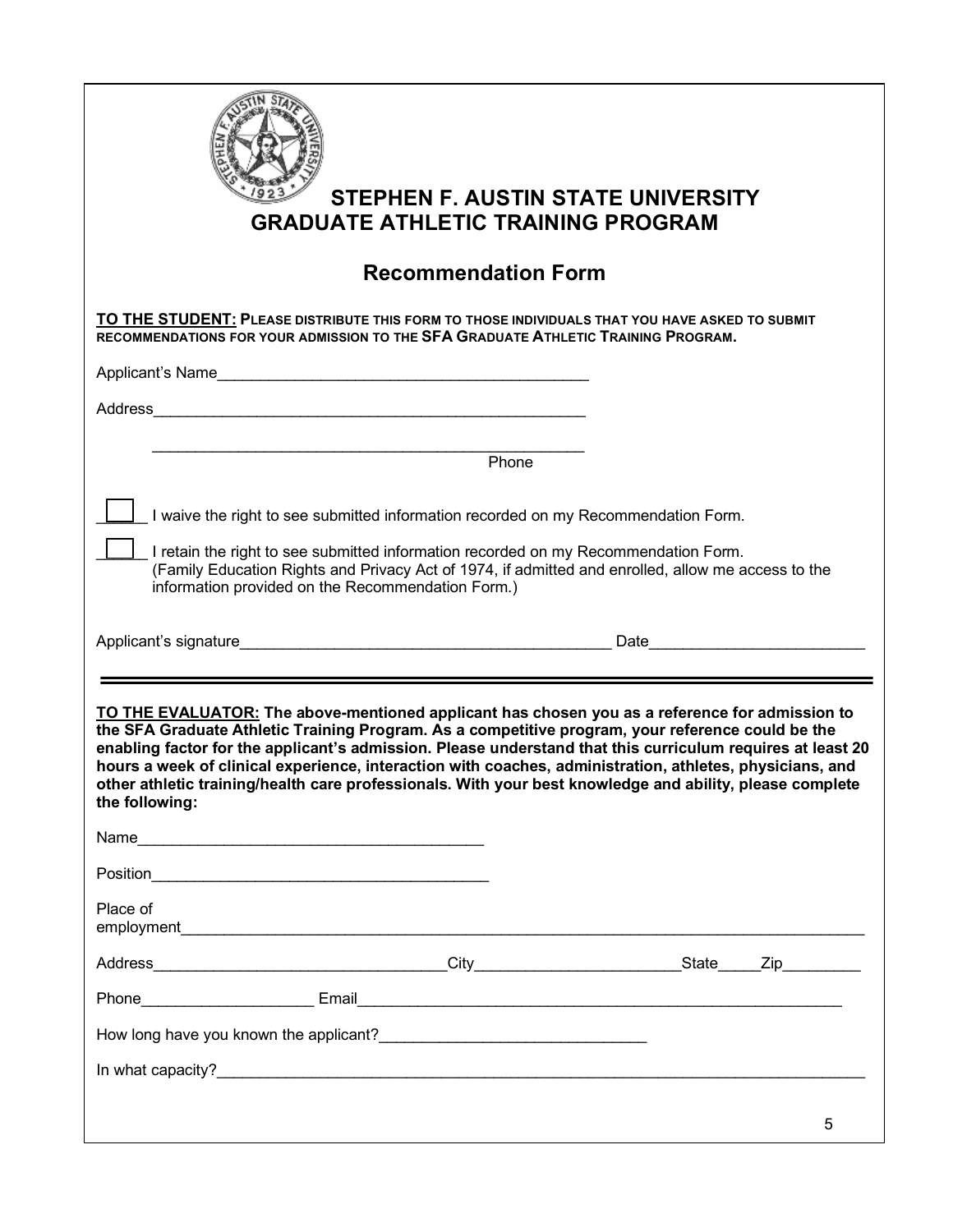#### **PLACE A CHECK IN THE BOX THAT BEST DESCRIBES THE APPLICANT.**

|                              | <b>Excellent</b><br>4 | Above<br>Average<br>3 | Average | <b>Below</b><br>Average | <b>Unable to</b><br>Judge |
|------------------------------|-----------------------|-----------------------|---------|-------------------------|---------------------------|
| Academic potential           |                       |                       |         |                         |                           |
| Cooperation                  |                       |                       |         |                         |                           |
|                              |                       |                       |         |                         |                           |
| Dedication                   |                       |                       |         |                         |                           |
| Dependability                |                       |                       |         |                         |                           |
| Punctuality                  |                       |                       |         |                         |                           |
| Enthusiasm                   |                       |                       |         |                         |                           |
| Initiative                   |                       |                       |         |                         |                           |
| Potential as a leader        |                       |                       |         |                         |                           |
| Self confidence              |                       |                       |         |                         |                           |
| Maturity                     |                       |                       |         |                         |                           |
| Professionalism              |                       |                       |         |                         |                           |
| Written communication skills |                       |                       |         |                         |                           |
| Verbal communication skills  |                       |                       |         |                         |                           |
| Time management skills       |                       |                       |         |                         |                           |

#### COMMENTS:

Please list any attributes or characteristics of the applicant that you believe would better the SFA Graduate Athletic Training Program.

Please list any traits or characteristics of the applicant that you believe could be improved.

Would you admit this student into your own academic program? If "No," explain your response.

Additional Comments:

*Please enclose this recommendation in a sealed envelope.* **Sign across the seal** *and return to the applicant. It is the applicant's responsibility to ensure that your recommendation will be included with application package. All application materials are requested to be received by* **January 10th.**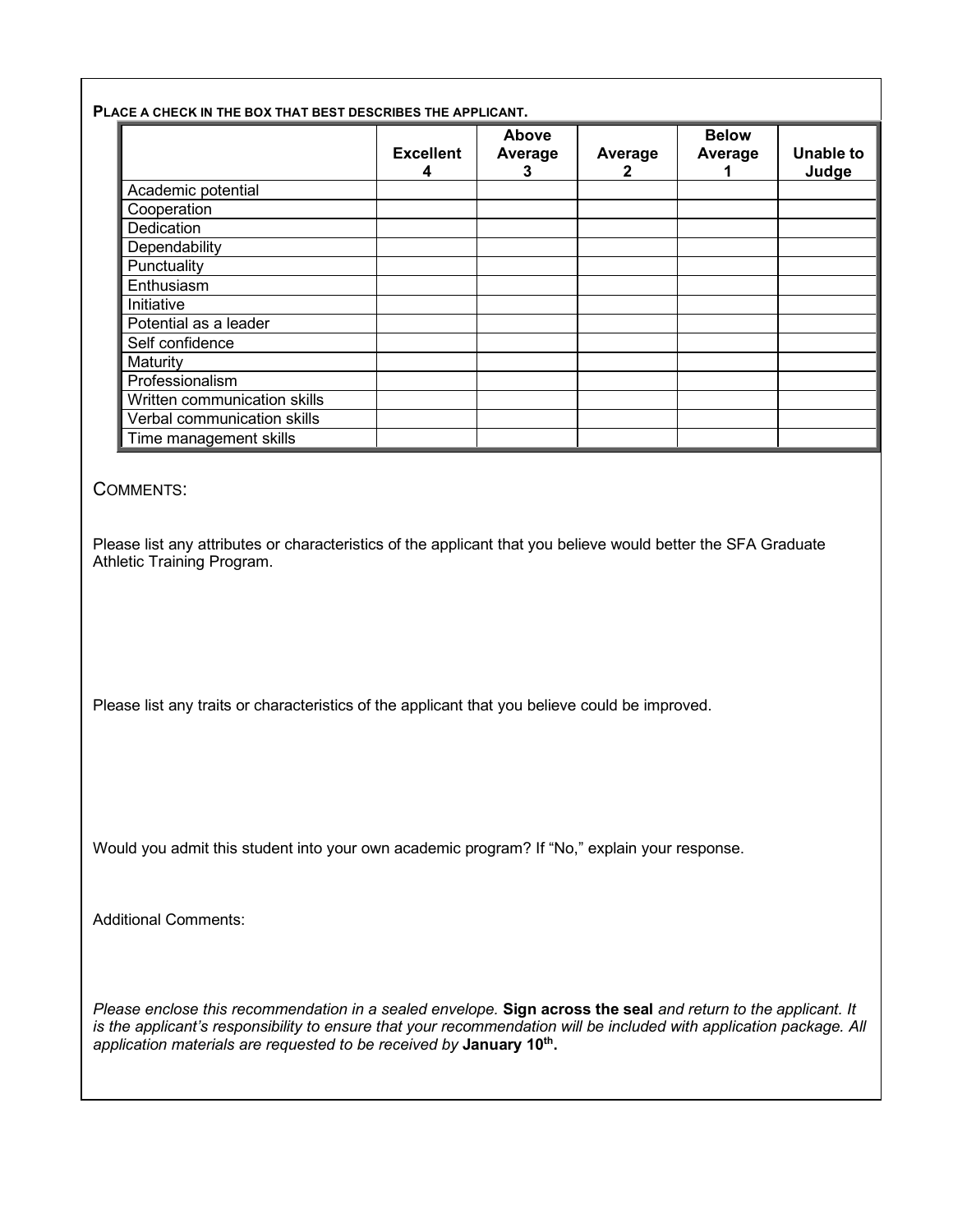# **Stephen F. Austin State University Demographics**

| Last Name: _______________________________                                                                                                                                                                                     |  |  |  |                                 |                            |  |
|--------------------------------------------------------------------------------------------------------------------------------------------------------------------------------------------------------------------------------|--|--|--|---------------------------------|----------------------------|--|
| Middle Name: ____________________________                                                                                                                                                                                      |  |  |  |                                 |                            |  |
|                                                                                                                                                                                                                                |  |  |  | <b>Marital Status: Single</b>   | Married<br><b>Divorced</b> |  |
|                                                                                                                                                                                                                                |  |  |  |                                 |                            |  |
| <b>Local Mailing Address</b><br>(Dorm / Apt. / P.O. Box)                                                                                                                                                                       |  |  |  | Cell Phone: ___________________ |                            |  |
|                                                                                                                                                                                                                                |  |  |  |                                 |                            |  |
|                                                                                                                                                                                                                                |  |  |  |                                 |                            |  |
|                                                                                                                                                                                                                                |  |  |  |                                 |                            |  |
| City:_______________________State: _________Zip: _____________Cell Phone: _______________________________                                                                                                                      |  |  |  |                                 |                            |  |
|                                                                                                                                                                                                                                |  |  |  |                                 |                            |  |
|                                                                                                                                                                                                                                |  |  |  |                                 |                            |  |
|                                                                                                                                                                                                                                |  |  |  |                                 |                            |  |
|                                                                                                                                                                                                                                |  |  |  |                                 |                            |  |
|                                                                                                                                                                                                                                |  |  |  |                                 |                            |  |
| Emergency Contact Person: National Relationship: Nationship: Nationship: National Relationship: National Relationship: National Relationship: National Relationship: National Relationship: National Relationship: National Re |  |  |  |                                 |                            |  |
| Home Phone: Cell Phone: Call Phone:                                                                                                                                                                                            |  |  |  |                                 |                            |  |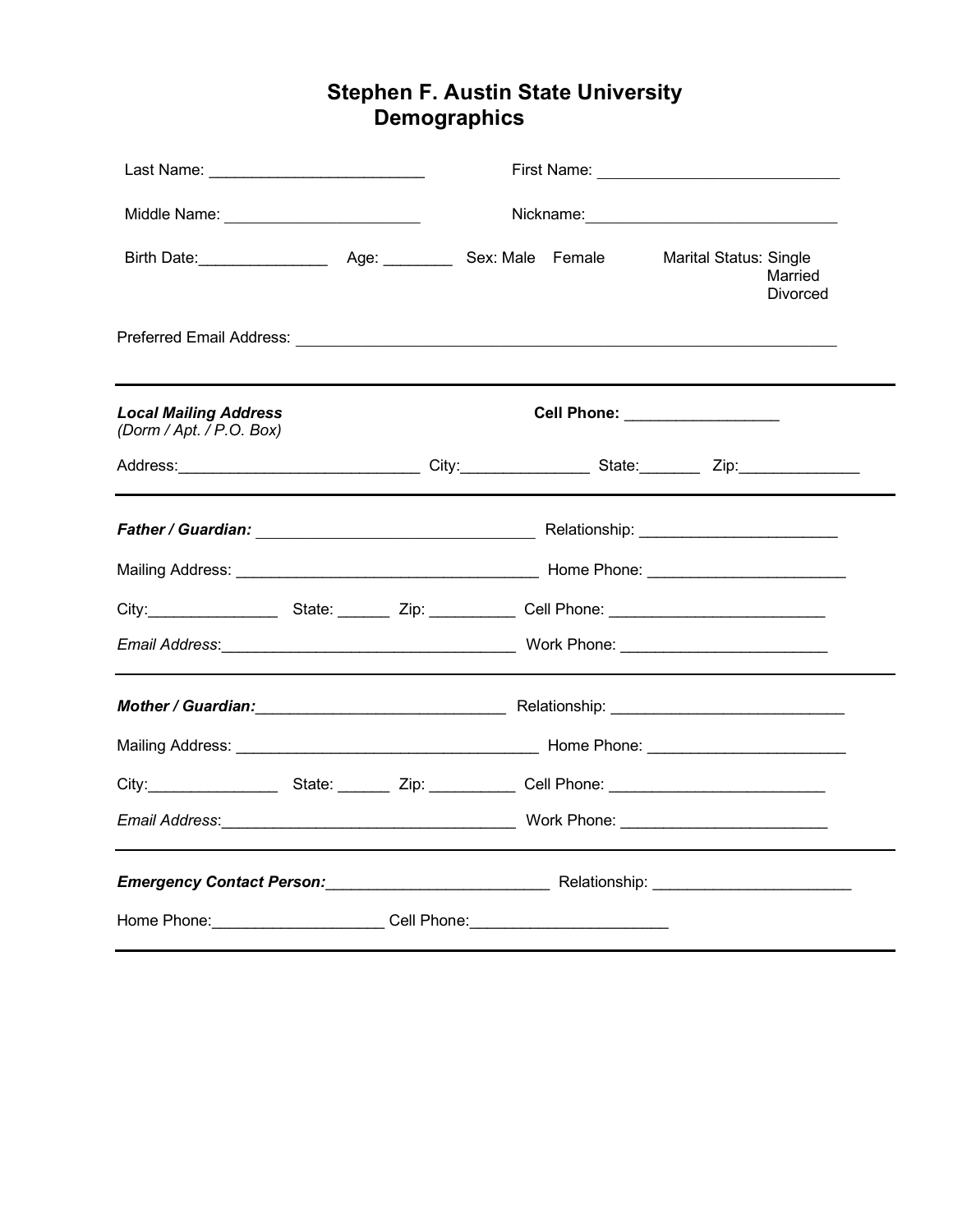## **STEPHEN F. AUSTIN STATE UNIVERSITY MEDICAL EXAMINATION**

| Name: and the state of the state of the state of the state of the state of the state of the state of the state of the state of the state of the state of the state of the state of the state of the state of the state of the |                |                                                            |                            |                                |                              |            |
|-------------------------------------------------------------------------------------------------------------------------------------------------------------------------------------------------------------------------------|----------------|------------------------------------------------------------|----------------------------|--------------------------------|------------------------------|------------|
| Campus ID: __________--_____-                                                                                                                                                                                                 |                | Date of Birth: $\frac{1}{\sqrt{2}}$ / $\frac{1}{\sqrt{2}}$ |                            | Age: ______                    |                              |            |
| Height: _____' _______                                                                                                                                                                                                        | lbs.           |                                                            | Pulse: ______ bpm          |                                | Blood Pressure: _____/ _____ | Sex: M / F |
|                                                                                                                                                                                                                               |                |                                                            |                            | <b>ORTHOPEDIC</b>              | (R)                          | (L)        |
|                                                                                                                                                                                                                               |                |                                                            | <b>Upper Extremities -</b> |                                |                              |            |
|                                                                                                                                                                                                                               |                |                                                            |                            | ROM / Atrophy                  |                              |            |
|                                                                                                                                                                                                                               |                |                                                            |                            | Hx. of Dislocation or          |                              |            |
| Rhythm<br>Heart -                                                                                                                                                                                                             |                |                                                            |                            | significant trauma?            |                              |            |
| Lungs -<br>Ausc.                                                                                                                                                                                                              |                |                                                            | Shoulders -                |                                |                              |            |
| Percuss.                                                                                                                                                                                                                      |                |                                                            | Elbows -                   |                                |                              |            |
| TBC test (date / results)                                                                                                                                                                                                     |                |                                                            | Wrists / Hands -           |                                |                              |            |
| <b>LKS Palp?</b><br>Abdomen -                                                                                                                                                                                                 |                |                                                            | Spine -                    |                                |                              |            |
| Hernia?                                                                                                                                                                                                                       |                |                                                            | <b>Lower Extremities -</b> |                                |                              |            |
| Scars?                                                                                                                                                                                                                        |                |                                                            |                            | <b>Asymmetry / Atrophy</b>     |                              |            |
| Genitalia / Rectal -                                                                                                                                                                                                          |                |                                                            |                            | <b>Hamstrings / Quadriceps</b> |                              |            |
| Skin -                                                                                                                                                                                                                        |                |                                                            |                            | Valgus / Varus Legs            |                              |            |
| Ears -                                                                                                                                                                                                                        | (R)            | (L)                                                        |                            |                                |                              |            |
| Canal / Drum                                                                                                                                                                                                                  |                |                                                            | Hips -                     |                                |                              |            |
| Hearing - Spoken                                                                                                                                                                                                              |                |                                                            | Knees (1 - 3 degrees) -    |                                |                              |            |
| <b>Voice</b>                                                                                                                                                                                                                  |                |                                                            |                            | Instability (MCL / LCL)        |                              |            |
| Septum<br>Nose -                                                                                                                                                                                                              |                |                                                            |                            | (ACL / PCL)                    |                              |            |
| <b>Obstruction</b>                                                                                                                                                                                                            |                |                                                            |                            | <b>Effusion / ROM</b>          |                              |            |
| Throat -<br>Mouth                                                                                                                                                                                                             |                |                                                            |                            | <b>Past Surgeries</b>          |                              |            |
| Thyroid, Nodes -                                                                                                                                                                                                              |                |                                                            |                            | <b>Significant History?</b>    |                              |            |
| Dental -<br>(Teeth)                                                                                                                                                                                                           |                |                                                            | Feet / Ankles -            |                                |                              |            |
| <b>Cavities Index</b>                                                                                                                                                                                                         |                |                                                            | Flexibility -              |                                |                              |            |
| Occlusion                                                                                                                                                                                                                     |                |                                                            | <b>Remarks:</b>            |                                |                              |            |
| T - M Joint                                                                                                                                                                                                                   |                |                                                            |                            |                                |                              |            |
| 3rd Molar Position                                                                                                                                                                                                            |                |                                                            |                            |                                |                              |            |
| <b>Hygiene</b>                                                                                                                                                                                                                |                |                                                            |                            |                                |                              |            |
|                                                                                                                                                                                                                               | OD             |                                                            |                            |                                |                              |            |
| Eyes -                                                                                                                                                                                                                        | (R)            | OS(L)                                                      | (Please print              | M.D. Name:                     |                              |            |
| Pupil / Reflex                                                                                                                                                                                                                |                |                                                            | or place printed           | Address:                       |                              |            |
| <b>Versions / Fields</b>                                                                                                                                                                                                      |                |                                                            | label here)                | City, State, Zip:              |                              |            |
| <b>Vision Uncorrected</b>                                                                                                                                                                                                     |                |                                                            |                            | <b>Office Phone:</b>           |                              |            |
| <b>Vision Corrected</b>                                                                                                                                                                                                       |                |                                                            | HOLD - Further Testing     |                                |                              |            |
| <b>Objective Refraction</b>                                                                                                                                                                                                   |                |                                                            | (Please explain)           |                                |                              |            |
| <b>Internal Health</b>                                                                                                                                                                                                        |                |                                                            |                            |                                |                              |            |
| <b>External Health</b>                                                                                                                                                                                                        |                |                                                            |                            |                                |                              |            |
| Neuro / Psychiatric -                                                                                                                                                                                                         |                |                                                            |                            |                                | $-OR -$                      |            |
| <b>Required Medication -</b>                                                                                                                                                                                                  | Allergi<br>es- |                                                            | "OK" - M.D. Signature      |                                |                              |            |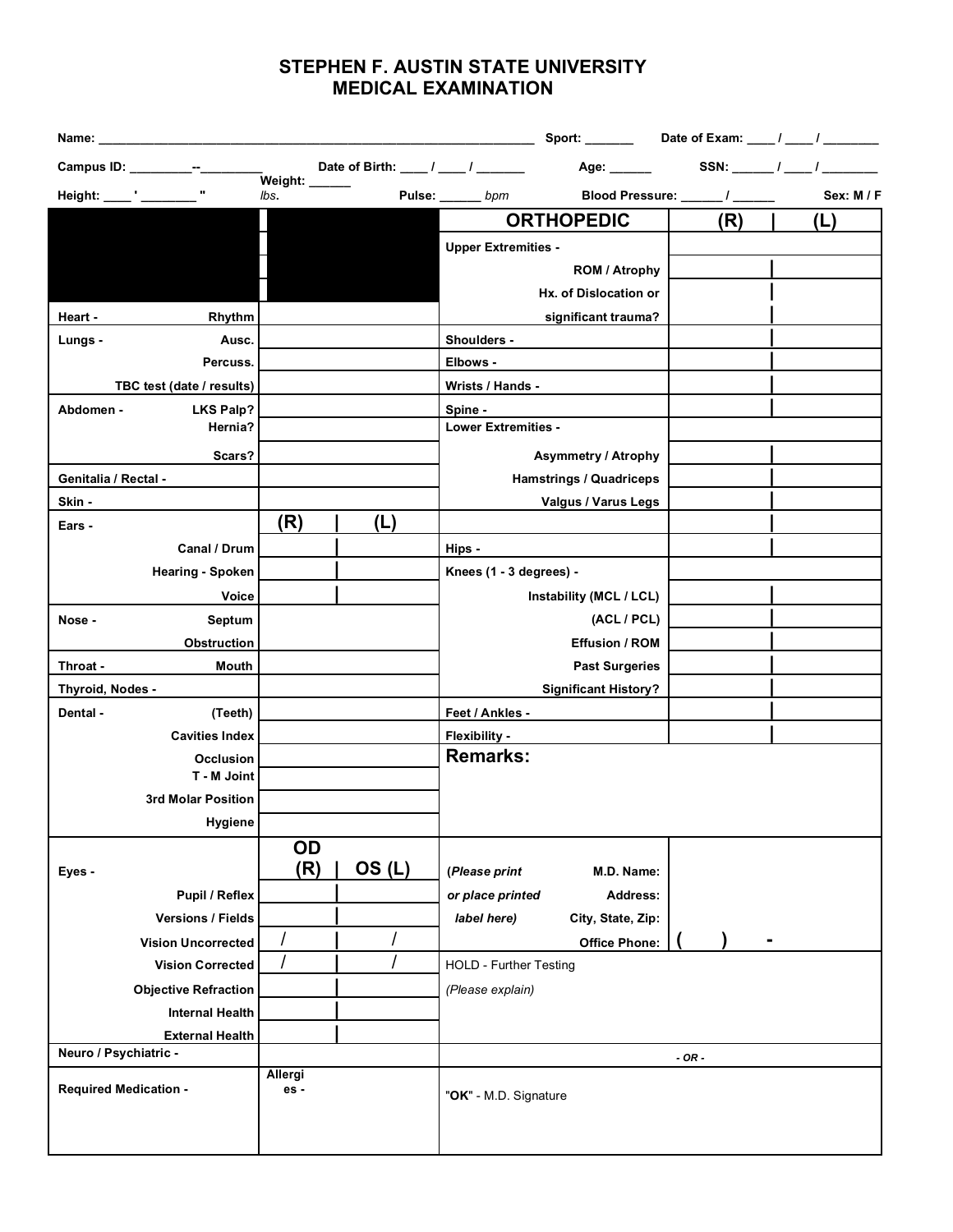### **Stephen F. Austin State University Athletic Training Program Physical & Immunization Verification Form**

I, \_\_\_\_\_\_\_\_\_\_\_\_\_\_\_\_\_\_\_\_\_\_\_\_\_\_\_\_\_\_\_(print your name) hereby authorize Stephen F. Austin State University Student Health Services and Athletic Training facilities to provide information from my physical and immunization records to the Stephen F. Austin State University Athletic Training Program.

| Signed | Date |  |
|--------|------|--|
|        |      |  |

Phone \_\_\_\_\_\_\_\_\_\_\_\_\_\_\_\_\_\_\_\_ E-mail \_\_\_\_\_\_\_\_\_\_\_\_\_\_\_\_\_\_\_\_\_\_\_

## **Hepatitis B Vaccination**

I, \_\_\_\_\_\_\_\_\_\_\_\_\_\_\_\_\_\_\_\_\_\_\_\_\_\_\_\_(print your name), understand that due to my potential exposure to blood or other potentially infectious materials, I may be at risk of acquiring the Hepatitis B virus (HBV) infection.

 $\bigcirc$  I have already received the Hepatitis B vaccination series.

I am in the process of completing the Hepatitis B vaccination series. I have  $left$ 

 $\cup$  I understand that I will be required to be vaccinated with the Hepatitis B vaccine through upon acceptance into the GATP.

To complete hospital clinical experiences, these immunizations must be completed: current tetanus, Hepatitis B, MMR, DTaP. Please check your immunization records.

I, \_\_\_\_\_\_\_\_\_\_\_\_\_\_\_\_\_\_\_\_\_\_\_\_\_\_\_\_\_(print your name), understand that there may be additional immunization, laboratory testing, or security clearance expenses necessary for me to obtain depending on specific clinical educational site requirements upon admission into the GATP.

Signature Date

 $\mathcal{L}_\text{max}$  , and the contract of the contract of the contract of the contract of the contract of the contract of the contract of the contract of the contract of the contract of the contract of the contract of the contr

**If your physical or immunization records are incomplete, you will be told what is missing and asked to update your documents at your own cost.**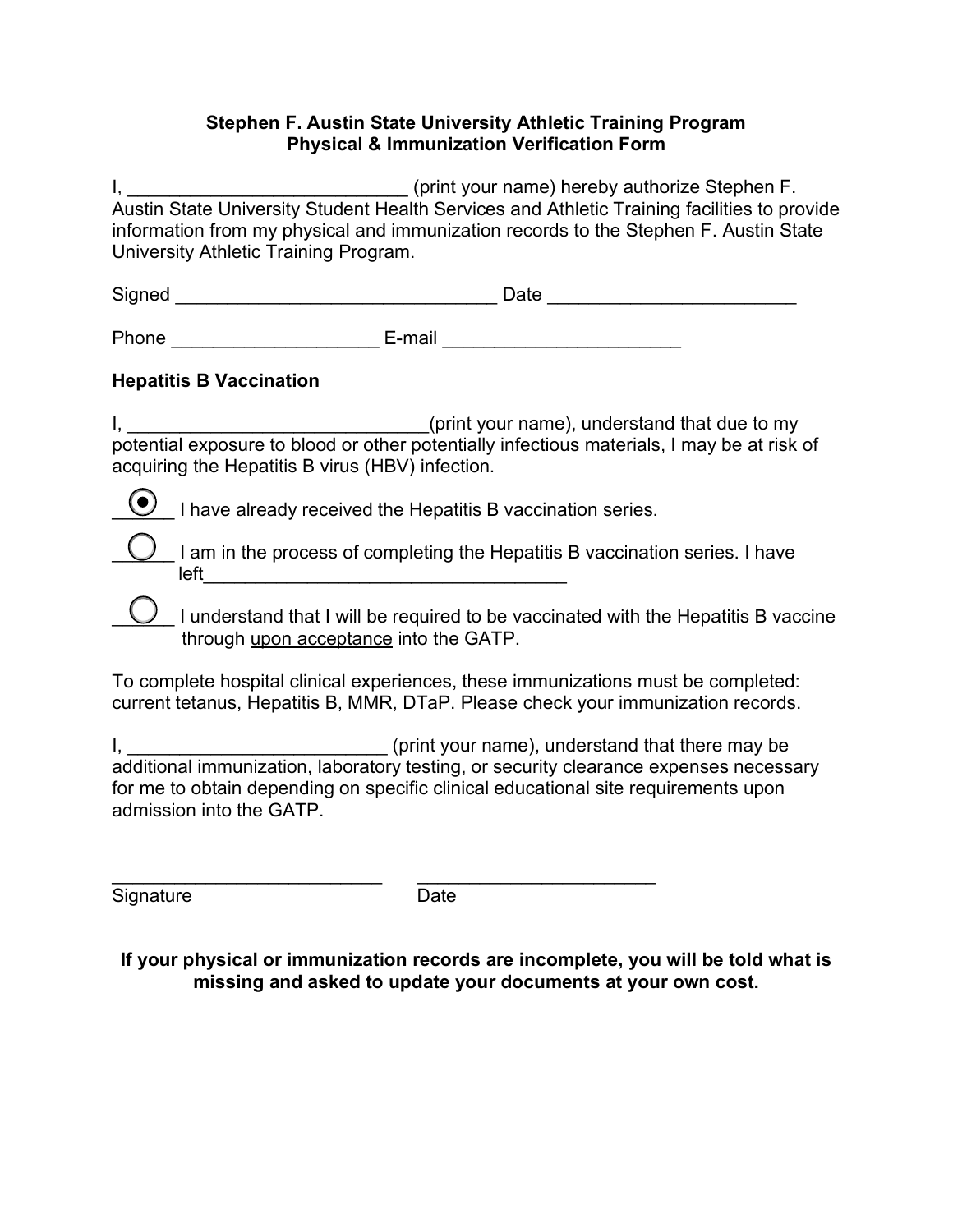#### **STEPHEN F. AUSTIN STATE UNIVERSITY GRADUATE ATHLETIC TRAINING PROGRAM (SFASU GATP)**

#### **PHYSICIAN FORM**

The physical examination must be completed and signed by the physician who performed your physical examination, along with the release form by the physician stating that you, \_\_\_\_\_\_\_\_\_\_\_\_\_\_\_\_\_\_\_\_\_\_\_, are able to perform the typical skills needed to complete essential skills and tasks.

#### **Examples of Typical Skills Needed to Complete Essential Tasks**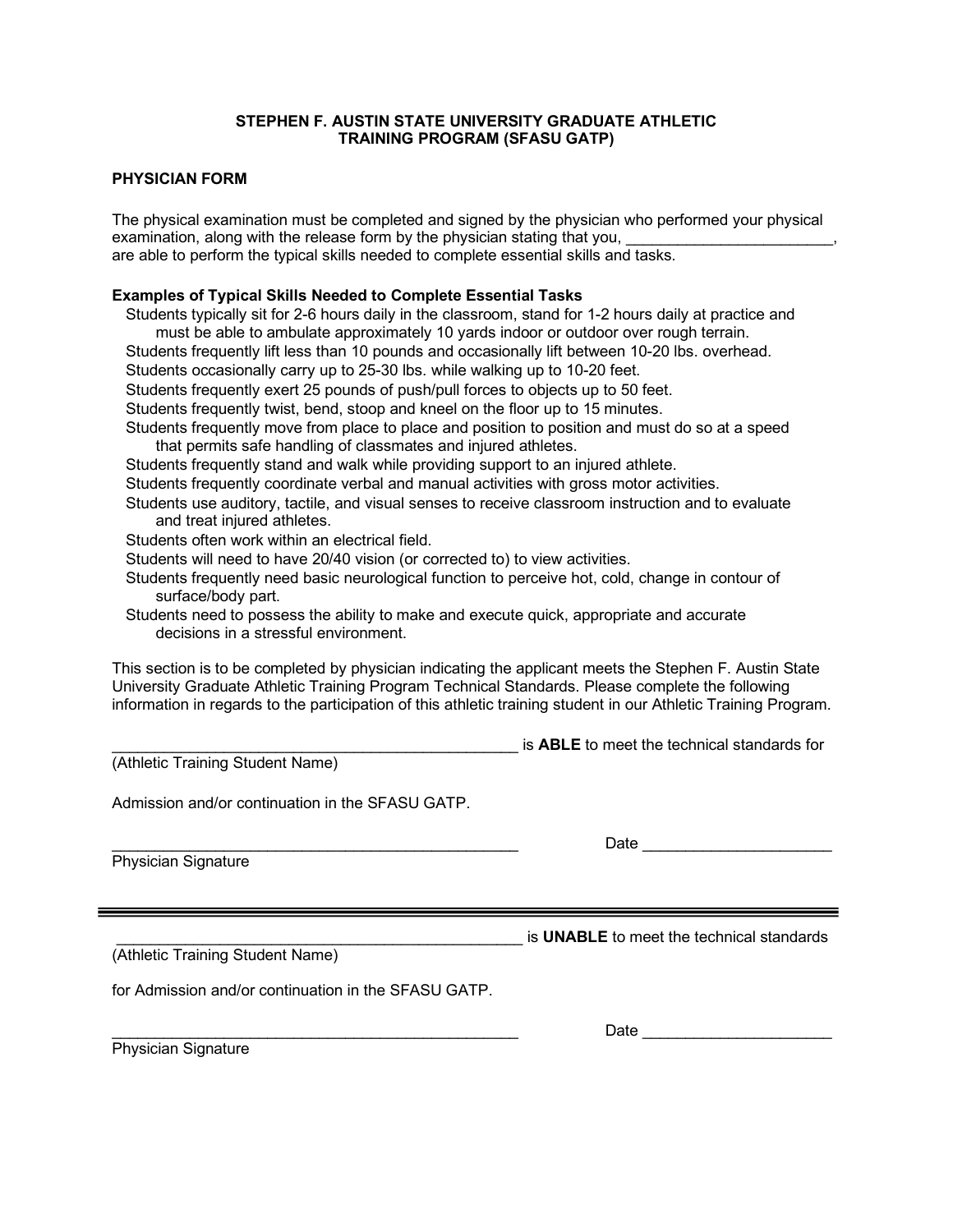## **GUIDELINES for TECHNICAL STANDARDS FOR ENTRY-LEVEL ATHLETIC TRAINING PROGRAM**

## Part 1 - History and Rationale

The landmark Americans with Disabilities Act of 1990, P.L. 101-336 ("ADA" or "the Act"), enacted on July 26, 1990, provides comprehensive civil rights protections to qualified individuals with disabilities. The ADA was modeled after Section 504 of the Rehabilitation Act of 1973, which marked the beginning of equal opportunity for persons with disabilities. As amended, Section 504 "prohibits all programs or activities receiving federal financial assistance from discrimination against individuals with disabilities who are 'otherwise qualified' to participate in those programs." With respect to postsecondary educational services, an "otherwise qualified" individual is a person with a disability "who meets the academic and technical standards requisite to admission or participation in the recipient's education program or activity."

Under the Americans with Disabilities Act, Title II and Title III are applicable to students with disabilities and their requests for accommodations. Title II covers state colleges and universities. Title III pertains to private educational institutions; it prohibits discrimination based on disability in places of "public accommodation," including undergraduate and postgraduate schools.

Given the intent of Section 504 and the ADA, the development of standards of practice for a profession, and the establishment of essential requirements to the student's program of study, or directly related to licensing requirements, is allowable under these laws. In applying Section 504 regulations, which require individuals to meet the "academic and technical standards for admission," the Supreme Court has stated that physical qualifications could lawfully be considered "technical standard(s) for admission."

Institutions may not, however, exclude an "otherwise qualified" applicant or student merely because of a disability, if the institution can reasonably modify its program or facilities to accommodate the applicant or student with a disability. However, an institution need not provide accommodations or modify its program of study or facilities such that (a) would "fundamentally alter" and/or (b) place an "undue burden on" the educational program or academic requirements and technical standards which are essential to the program of study.

## Part 2 - Use of the Guidelines

The following Guidelines embody the physical, cognitive, and attitudinal abilities an Entry-Level Athletic Trainer must be able to demonstrate in order to function in a broad variety of clinical situations; and to render a wide spectrum of care to athletes and individuals engaged in physical activity. The Guidelines serve to recognize abilities essential to the development of these Entry-Level abilities. Further, the Guidelines reflect the necessary and required skills and abilities identified for the Entry-Level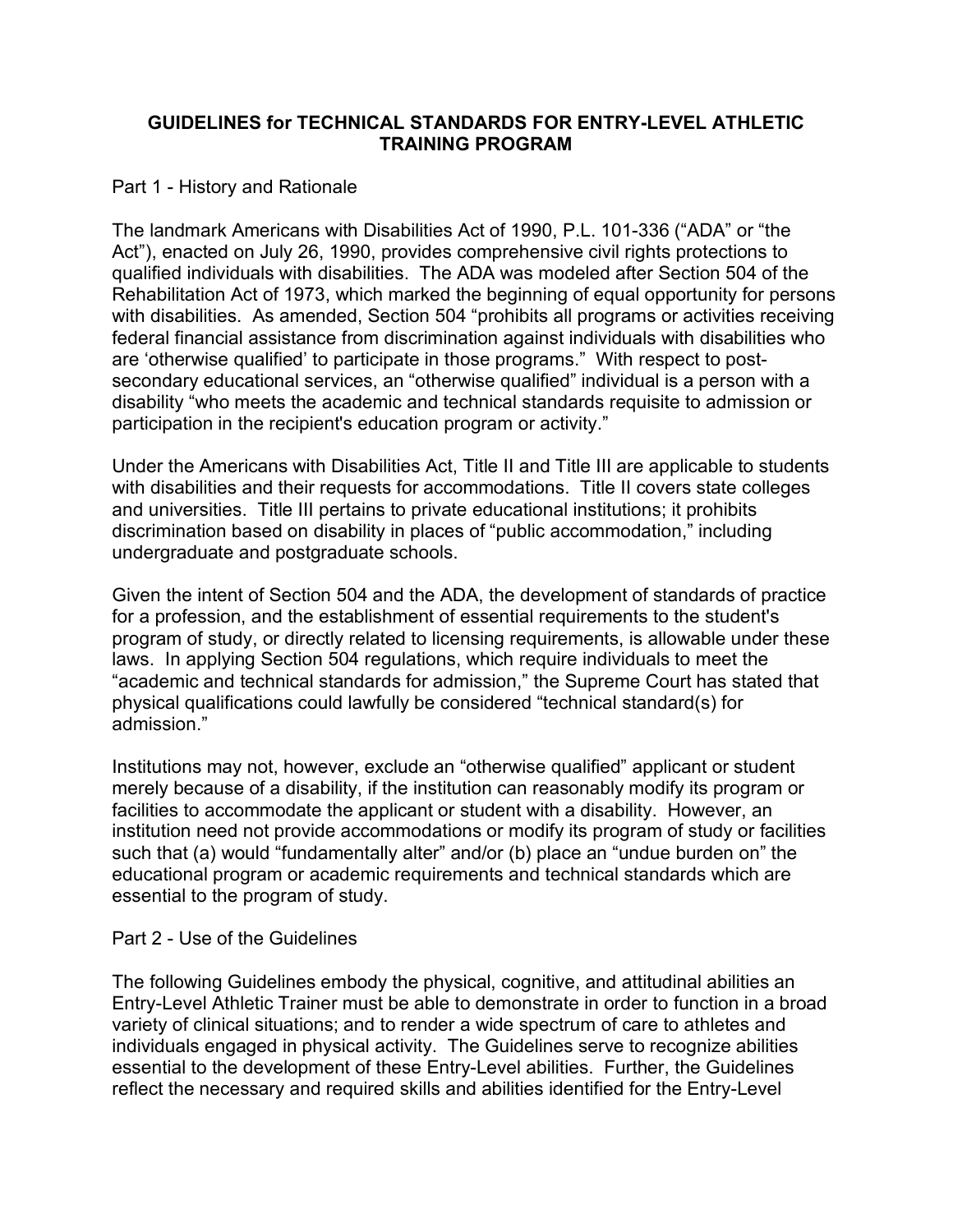Athletic Trainer as detailed in the NATA Athletic Training Educational Competencies and the BOC, Inc., Role Delineation Study.

Institutions and programs should use these Guidelines as a reference point in the development of specific requirements, "technical standards," for admission to, and completion of, their educational program. Requirements should be objective, measurable, and should be applied to student admission to the program.

Institutions and programs should provide their students with the applicable technical standards in a timely fashion. This could be prior to admission to the institution (for those programs that admit students directly to the program) or soon after the student has entered the institution (for those programs that admit students through a secondary admission process).

While technical standards should be applied to student admission to the institution and/or program, some programs may, additionally, apply technical standards as the student moves through the program, and/or use technical standards as a measure of the student's attainment of criteria for graduation.

Entry-Level Athletic Training Programs must contact and work with their institution's ADA Compliance Officer, Office of Affirmative Action, or appropriate institutional office in the development and implementation of technical standards specific to their institution. This document is only intended as a guide or reference point for the development and implementation of technical standards. The ADA Compliance Officer (or appropriate person) at your institution is a valuable resource in the development and implementation of technical standards. It is strongly encouraged that programs not develop and implement technical standards without this important advice and counsel.

Part 3 - Sample Technical Standards

The following sample technical standards are presented in three sections. The introduction explains the rationale for the technical standards and how they may be used by the program. The main section includes the technical standards. The final section includes a statement that the student has read the technical standards and, by their signature, acknowledges an understanding of the implications of the standards.

Institutions and programs should use these sample technical standards as a reference point in the development of more detailed and/or specific standards for their program.

Compliance with technical standards does not guarantee a student's eligibility for the BOC national certification exam.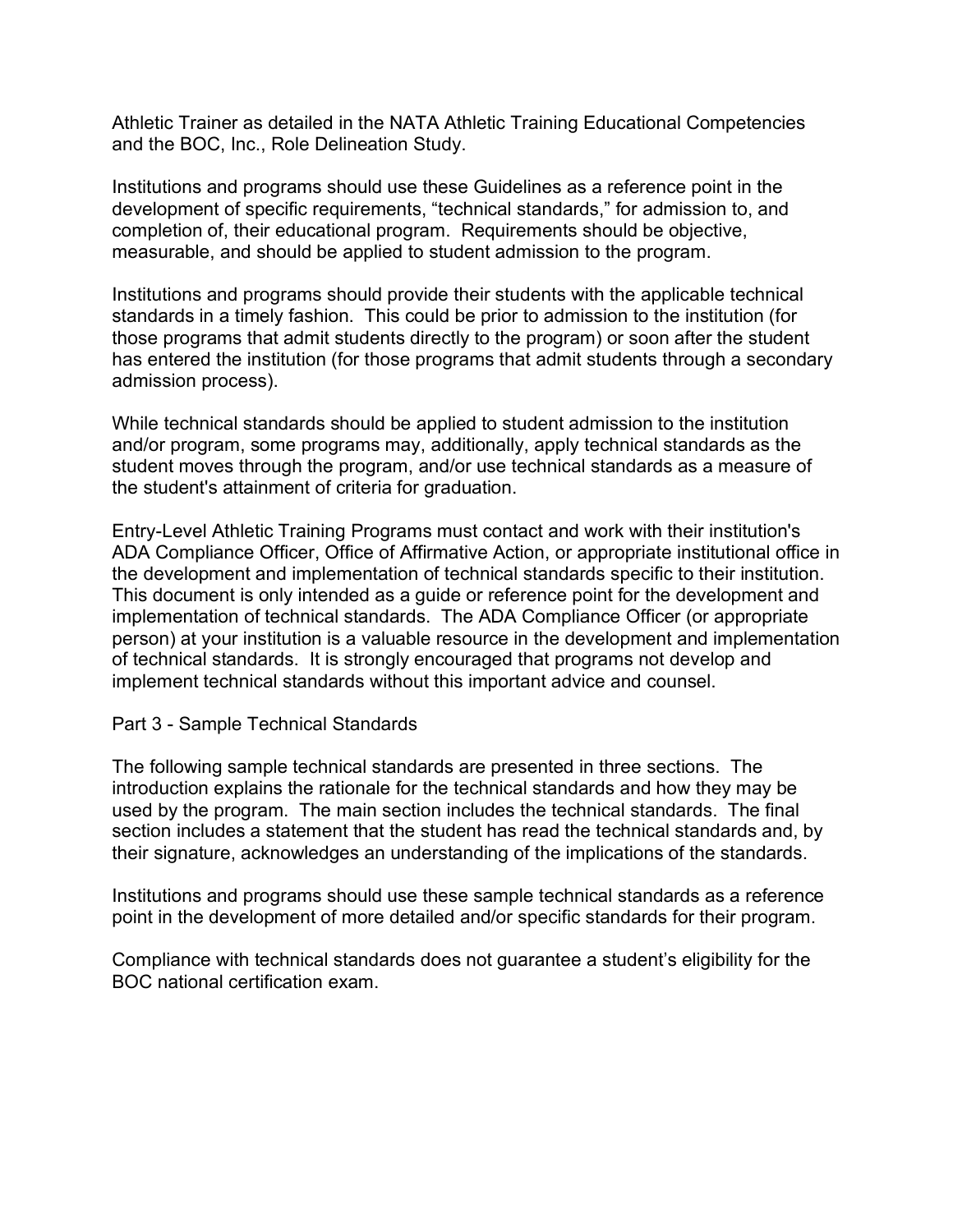### **ATHLETIC TRAINING PROGRAM TECHNICAL STANDARDS FOR ADMISSION**

The Graduate Athletic Training Program at Stephen F. Austin State University is a rigorous and intense program that places specific requirements and demands on the students enrolled in the program. An objective of this program is to prepare graduates to enter a variety of employment settings and to render care to a wide spectrum of individuals engaged in physical activity. The technical standards set forth by the Athletic Training Program establish the essential qualities considered necessary for students admitted to this program to achieve the knowledge, skills, and competencies of an entry-level athletic trainer, as well as meet the expectations of the program's accrediting agency (Commission on Accreditation of Athletic Training Education [CAATE]). The following abilities and expectations must be met by all students admitted to the Athletic Training Program. In the event a student is unable to fulfill these technical standards, with or without reasonable accommodation, the student will not be admitted into the program.

Compliance with the program's technical standards does not guarantee a student's eligibility for the BOC national certification exam.

Candidates for selection to the Graduate Athletic Training Program must demonstrate:

- 1. the mental capacity to assimilate, analyze, synthesize, integrate concepts and problem solve to formulate assessment and therapeutic judgments and to be able to distinguish deviations from the norm.
- 2. sufficient postural and neuromuscular control, sensory function, and coordination to perform appropriate physical examinations using accepted techniques; and accurately, safely and efficiently use equipment and materials during the assessment and treatment of patients.
- 3. the ability to communicate effectively and sensitively with patients and colleagues, including individuals from different cultural and social backgrounds; this includes, but is not limited to, the ability to establish rapport with patients and communicate judgments and treatment information effectively. Students must be able to understand and speak the English language at a level consistent with competent professional practice.
- 4. the ability to record the physical examination results and a treatment plan clearly and accurately.
- 5. the capacity to maintain composure and continue to function well during periods of high stress.
- 6. the perseverance, diligence and commitment to complete the athletic training education program as outlined and sequenced.
- 7. flexibility and the ability to adjust to changing situations and uncertainty in clinical situations.
- 8. affective skills and appropriate demeanor and rapport that relate to professional education and quality patient care.
- 9. **This will be re-evaluated for each academic year the student is enrolled in the curriculum and maintained in the student's file in the program director's office.**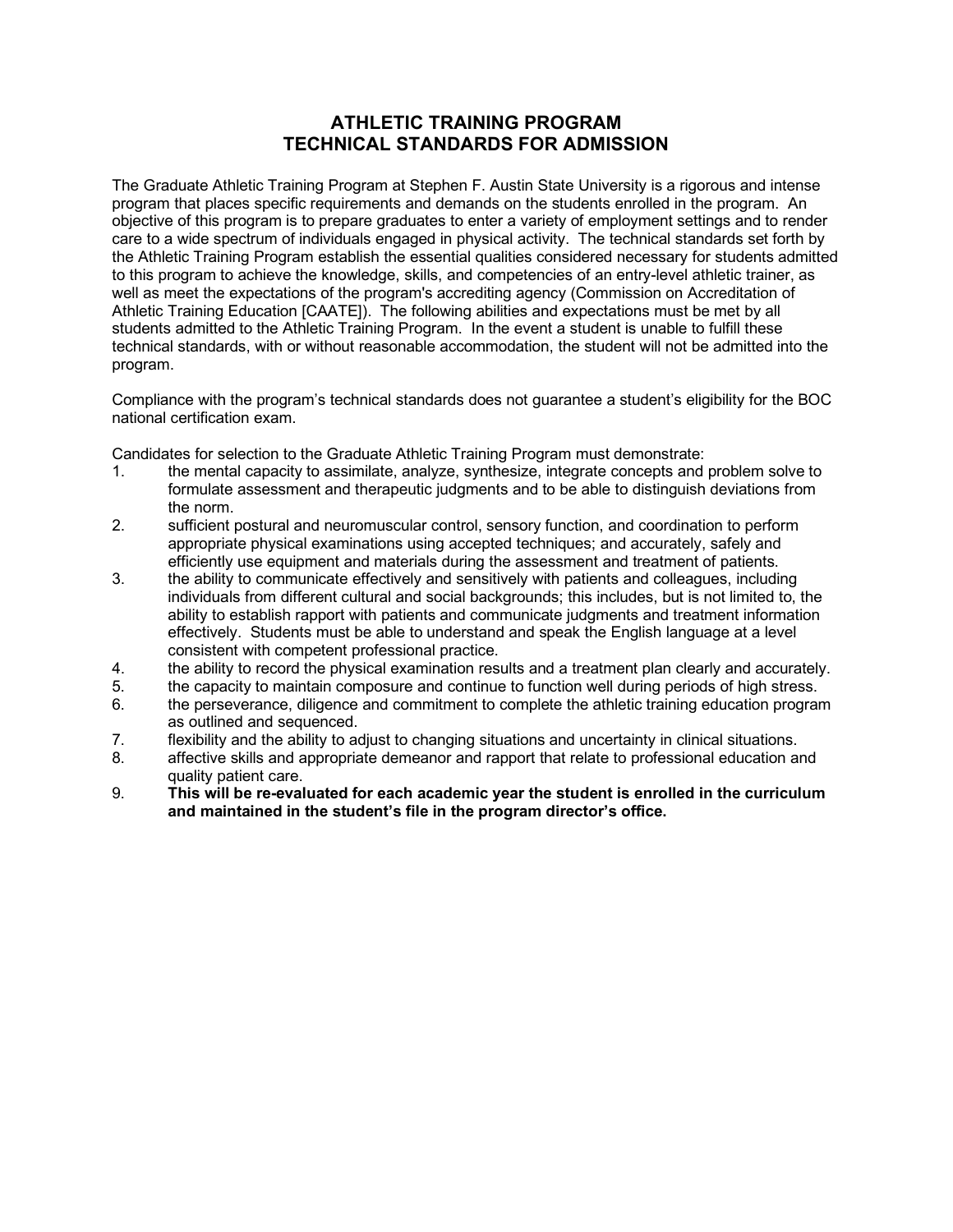## **TECHNICAL STANDARDS FORM**

Candidates for selection to the athletic training educational program will be required to verify they understand and meet these technical standards or that they believe that, with certain accommodations, they can meet the standards.

The Disability Services department will evaluate a student who states he/she could meet the program's technical standards with accommodation and confirm that the stated condition qualifies as a disability under applicable laws.

If a student states he/she can meet the technical standards with accommodation, then the University will determine whether it agrees that the student can meet the technical standards with reasonable accommodation; this includes a review a whether the accommodations requested are reasonable, taking into account whether accommodation would jeopardize clinician/patient safety, or the educational process of the student or the institution, including all coursework, clinical experiences and internships deemed essential to graduation.

#### **Acceptance of Technical Standards**

I certify that I have read and understand the technical standards for selection listed above, and I believe to the best of my knowledge that I meet each of these standards without accommodation. I understand that if I am unable to meet these standards I will not be admitted into the program.

Signature of Applicant Date

\_\_\_\_\_\_\_\_\_\_\_\_\_\_\_\_\_\_\_\_\_\_\_\_\_\_\_\_\_\_\_\_ \_\_\_\_\_\_\_\_\_\_\_\_

#### **\*ONLY SIGN IF YOU ARE REQUESTING ACCOMMODATIONS.\***

#### **Student request for accommodations.**

I certify that I have read and understand the technical standards of selection listed above and I believe to the best of my knowledge that I can meet each of these standards with certain accommodations. I will contact the Disability Services department to determine what accommodations may be available. I understand that if I am unable to meet these standards with or without accommodations, I will not be admitted into the program.

Signature of Applicant **Date** Date

\_\_\_\_\_\_\_\_\_\_\_\_\_\_\_\_\_\_\_\_\_\_\_\_\_\_\_\_\_\_\_\_ \_\_\_\_\_\_\_\_\_\_\_\_